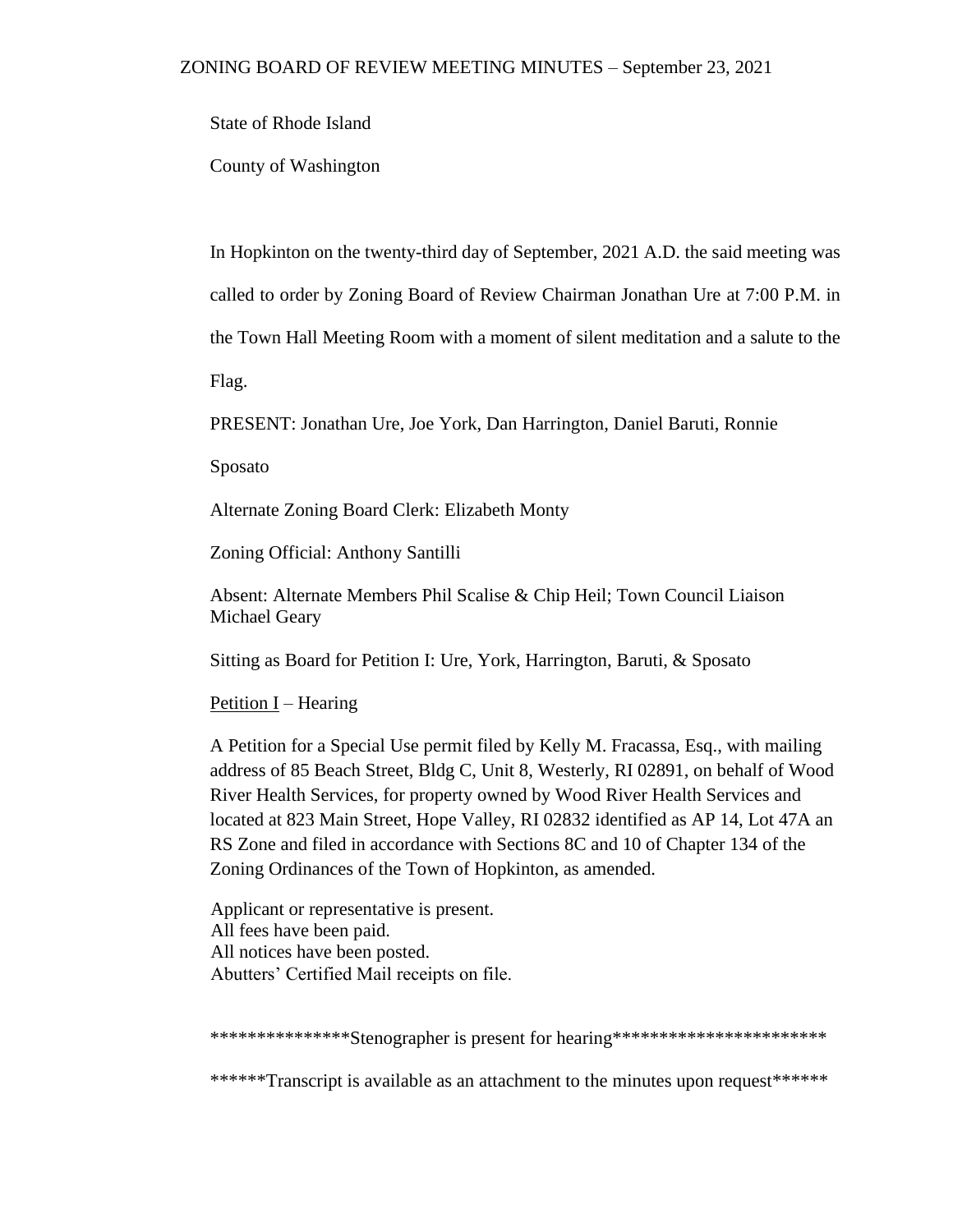## ZONING BOARD OF REVIEW MEETING MINUTES – September 23, 2021

Sitting as Board for Petition II: Ure, York, Harrington, Baruti, Sposato

Petition II – Continuance Requested

Special Use Permit filed by Bruce Bryant, with mailing address of 93 Arcadia Rd, Hope Valley, RI 02832, for property owned by Bruce Bryant located at 1127 Main Street, Hope Valley, RI 02832 identified as AP 28, Lot 142 an RFR-80 Zone and filed in accordance with Sections 8C and 10 of Chapter 134 of the Zoning Ordinances of the Town of Hopkinton, as amended.

Applicant or representative not present. Filing fees paid and notice posted.

Board discussed that the Applicant is still waiting on his information from the DEM. Mr. Santilli gave a brief synopsis that the Applicant is still in court and has been continuing to engage.

Mr. Baruti inquired if Mr. Bryant had notified Richmond. Board discussed.

A MOTION WAS MADE BY MEMBER HARRINGTON TO CONTINUE THE HEARING UNTIL THE NEXT ZONING BOARD OF REVIEW MEETING ON OCTOBER 21, 2021 BASED ON THE ADVICE FROM THE SOLICITOR. THE MOTION WAS SECONDED BY MEMBER YORK. ALL WERE IN FAVOR. SO MOVED

A MOTION WAS MADE BY MEMBER YORK AND SECONDED BY MEMBER SPOSATO TO ACCEPT THE MINUTES FROM AUGUST 19, 2021 MEETING. ALL WERE IN FAVOR.

SO MOVED